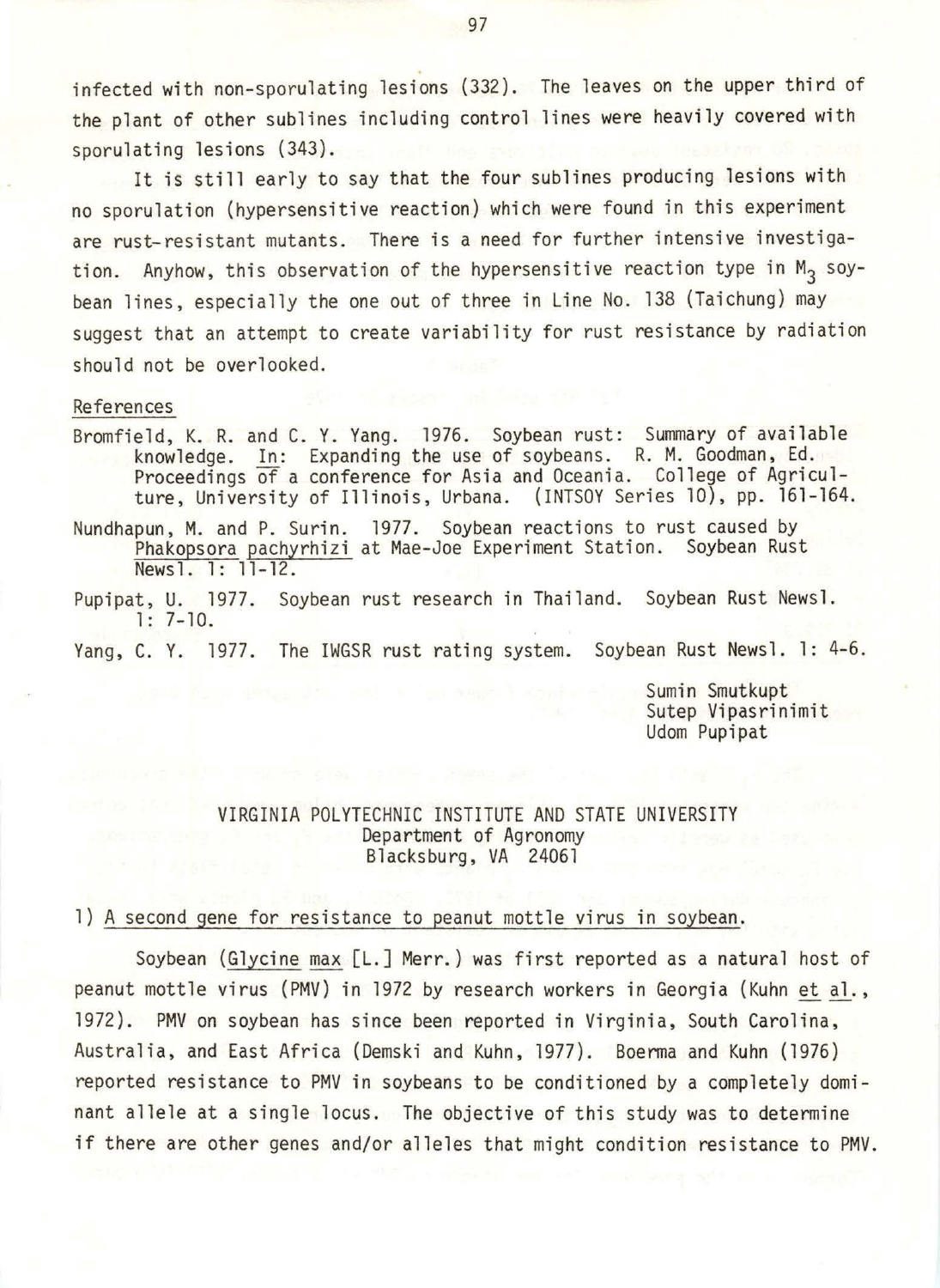During the winter of 1975-76, several soybean cultivars and Plant Introductions were tested in the greenhouse for reaction to PMV. Based on these tests, 20 resistant soybean cultivars and Plant Introductions and two susceptible lines were selected for intercrossing in 1976. Results reported here involve only five of the selected lines (Table 1). Each of the four resistant lines, 'Arksoy', 'Peking', PI 89.784 and PI 219.789, was crossed to a susceptible line, PI 229.315. Crosses were also made between Peking and each of the other three resistant lines (Table 2). The success and the same

# Table 1 Parents used in crosses in 1976

| Identity               | Maturity Group                                              | PMV reaction |  |
|------------------------|-------------------------------------------------------------|--------------|--|
| Arksoy                 | .ztoniTTT<br>.gg . (BI saino? YOSTAI)<br>VI                 | Resistant    |  |
| Peking                 | 200120697-0890<br>mondume and spendingox Vant est is island | Resistant    |  |
| PI 89.784 <sup>+</sup> | $III+$                                                      | Resistant    |  |
| PI 219.789             | nasdvod Jonsijadi of doveser seui nasdvod                   | Resistant    |  |
| PI 229.315             |                                                             | Susceptible  |  |

tidentity not certain since flower color does not agree with that reported in RSLM 238, April 1969.

The  $F_1$  plants for each of the seven crosses were grown in the greenhouse during the winter of 1976-77. Flower, pubescence, hilum and seed coat colors were used as genetic markers to verify crosses in the  $F_1$  and  $F_2$  generations. The  $F_2$  seedlings from individual  $F_1$  plants were grown in metal flats in the greenhouse during summer and fall of 1977. Both  $F_1$  and  $F_2$  plants were inoculated with PMV and scored as either resistant or susceptible.

F<sub>1</sub> plants for each of the following crosses were resistant to PMV: Arksoy (R) x PI 229.315 (S); PI 89 . 784 (R) x PI 229.315 (S); and PI 229.315 (S)  $\times$  PI 219.789 (R) (Table 2). Segregating  $F_2$  progenies from the same three crosses gave an acceptable fit to a 3 R : 1 S genetic ratio. Thus it appears that resistance to PMV in Arksoy, PI 89.784, and PI 219.789 is controlled by a single dominant gene  $(Rpv_1)$  as reported previously for soybean cultivars 'CNS' and 'Dorman' (Boerma and Kuhn, 1976). It is most probable that Arksoy and Dorman carry the same gene for resistance to PMV since Arksoy 2913 is a parent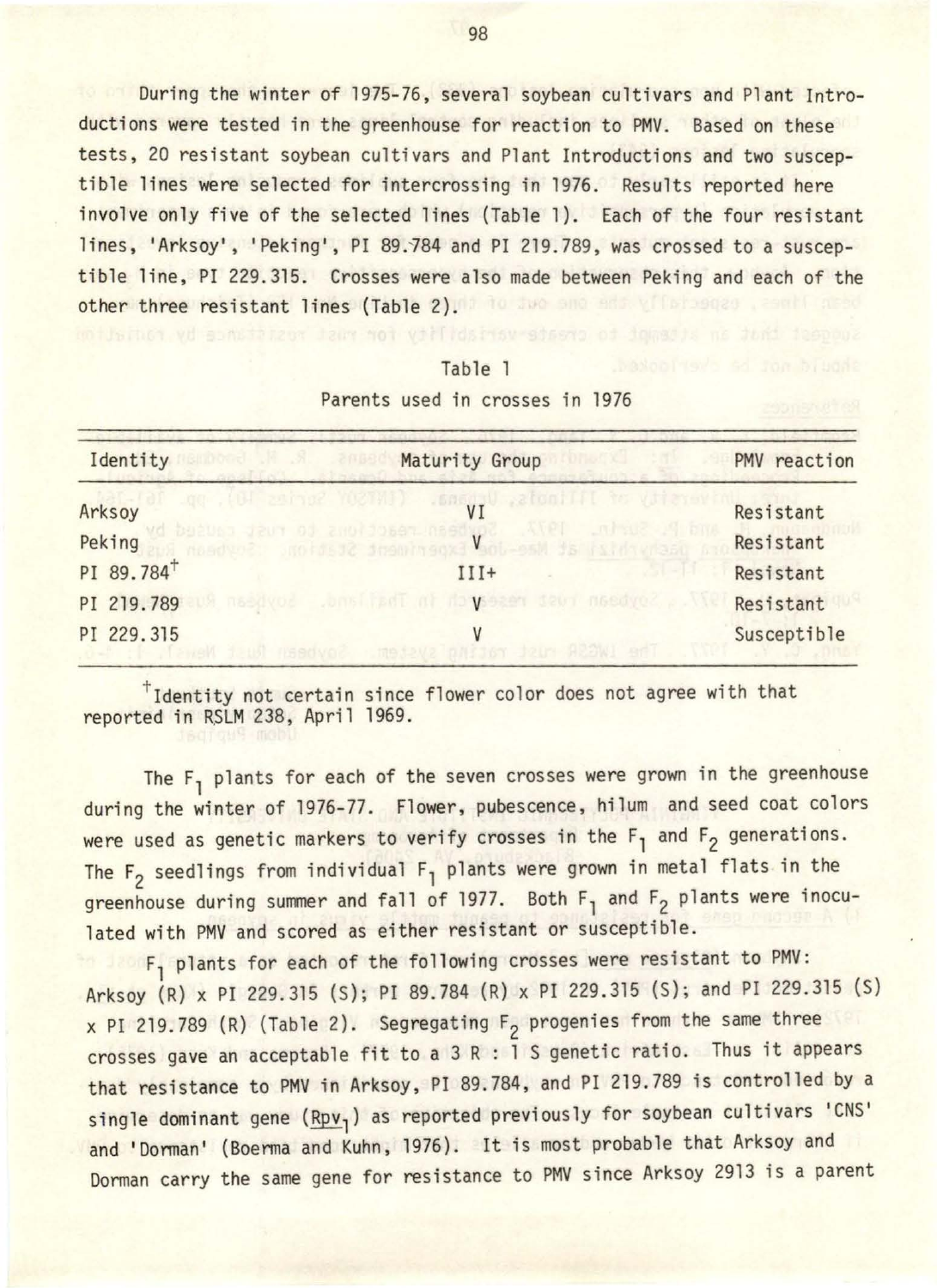|                                      | PMV reaction<br>of F <sub>1</sub> plants | PMV reaction of $F_2$<br>plants |                |              | Proposed<br>genetic | Chi-square  |
|--------------------------------------|------------------------------------------|---------------------------------|----------------|--------------|---------------------|-------------|
| Cross                                |                                          | Res.                            | Susc.          | <b>Total</b> | ratio               | probability |
| Arksoy $(R)$ x Peking $(R)$<br>R     |                                          | 86                              | 17             | 103          | 13:3                | .58         |
|                                      |                                          | 49                              | $\frac{14}{1}$ | 63           | 13:3                | .49         |
| (Pooled data from two F, plants)     |                                          | 135                             | 31             | 166          | 13:3                | .98         |
| Peking (R) x PI 89.784 (R)<br>R      |                                          | 36                              | 8              | 44           | 13:3                | .92         |
| Peking (R) x PI 219.789 (R)<br>R     |                                          | 37                              | 6              | 43           | 13:3                | .44         |
| Arksoy (R) x PI 229.315 (S)<br>R     |                                          | 45                              | 10             | 55           | 3:1                 | .24         |
| Peking (R) x PI 229.315 (S)<br>S     |                                          | $--*$                           |                |              |                     |             |
| PI 89.784 (R) x PI 229.315 (S)<br>R  |                                          | 37                              | 13             | 50           | 3:1                 | .87         |
| PI 229.315 (S) x PI 219.789 (R)<br>R |                                          | 40                              | 13             | 53           | 3:1                 | .94         |

Table 2 Reactions of F<sub>1</sub> and F<sub>2</sub> soybean plants to inoculation with peanut mottle virus (PMV) and probabilities of proposed genetic ratios

 $\sum_{1}^{\star}$ No F<sub>2</sub> data available at present.

l.O l.O